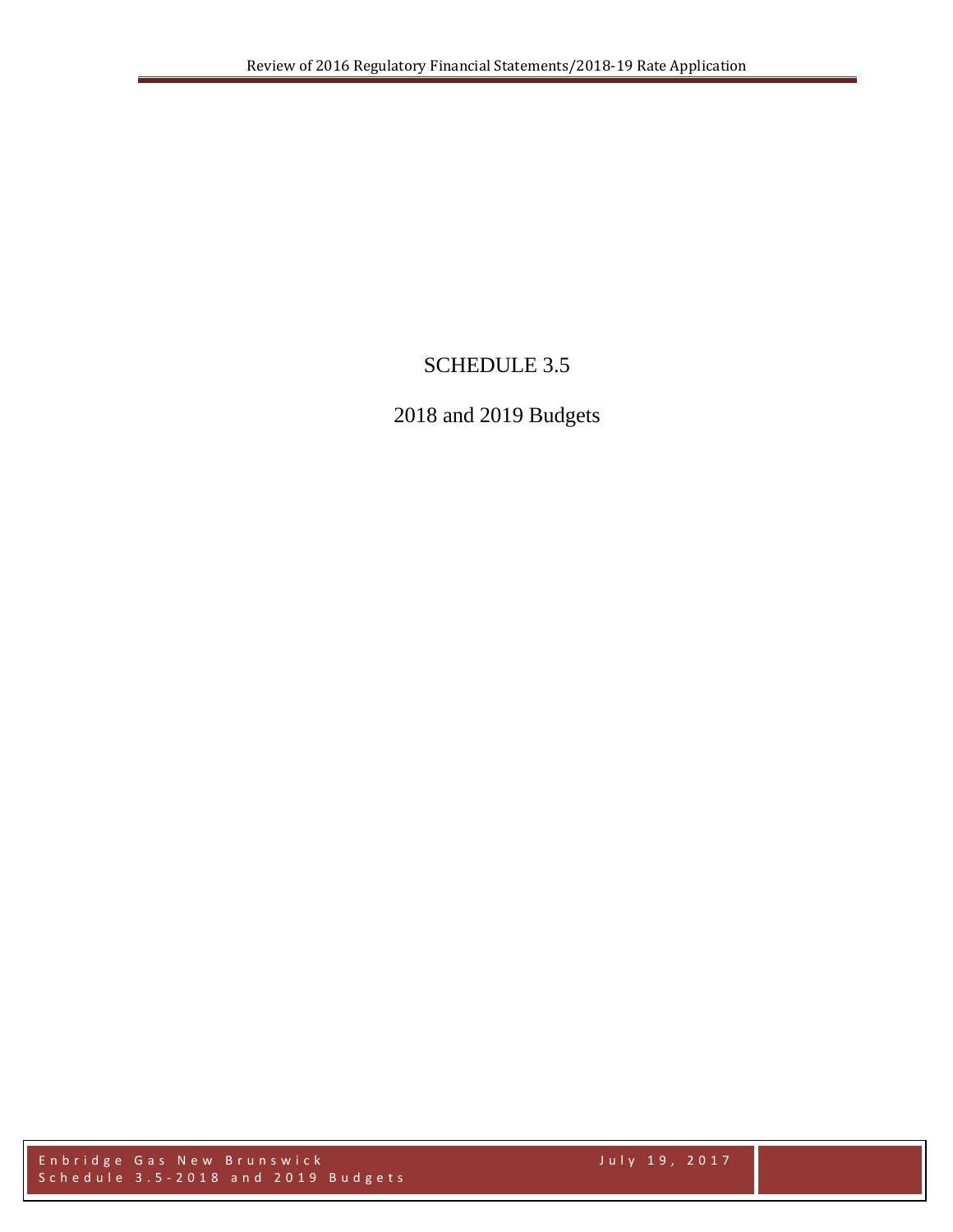Budget Balance Sheet for Regulatory Purposes As at December 31, 2018-19

#### **Notice to Reader: Subject to review by the New Brunswick Energy and Utilities Board**

|                | 2 (in thousands of dollars)                                                                                                              |                 |                 |
|----------------|------------------------------------------------------------------------------------------------------------------------------------------|-----------------|-----------------|
| 3              | Assets                                                                                                                                   | 2018            | 2019            |
|                | 4 Regulated Assets                                                                                                                       |                 |                 |
| 5              | <b>Property, Plant and Equipment (Note 2)</b><br>Gas Distributor Plant in Service - Net (includes AFUDC capitalized during 2018 and 2019 |                 |                 |
| 6              | of \$42.4 and \$60.4 respectively)                                                                                                       | \$<br>179,075   | \$183,306       |
| $\overline{7}$ | <b>Construction Work In Progress - Gas Distributor Plant</b>                                                                             | 1,595           | 1,714           |
| 8              | <b>Total Property, Plant &amp; Equipment</b>                                                                                             | 180,670         | 185,020         |
| 9              | <b>Deferred Charges</b>                                                                                                                  |                 |                 |
| 10<br>11       | Deferred Development Costs - Net (Note 3)<br>Development O&M Capitalized Costs - Net (Note 4)                                            | 1,646<br>83,242 | 1,960<br>80,450 |
| 12             | <b>Total Deferred Charges</b>                                                                                                            | 84,888          | 82,410          |
| 13             | <b>Short Term Investments</b>                                                                                                            | 2,956           | 2,956           |
| 14             | <b>Total Regulated Rate Base Assets</b>                                                                                                  | 268,514         | 270,386         |
|                | 15 Other Regulated Assets (Note 5)                                                                                                       | 22,916          | 22,586          |
| 16             | <b>Total Regulated Assets</b>                                                                                                            | 291,430         | 292,972         |
|                | 17 Regulatory Deferral (Note 1)                                                                                                          | 144,500         | 144,500         |
| 18             | <b>Total Assets</b>                                                                                                                      | \$<br>435,930   | \$437,472       |
| 19             | <b>Liabilities and Partner's Equity</b>                                                                                                  |                 |                 |
|                | 20 Partner's Equity (Ratebase) (Note 1)                                                                                                  | 133,361         | 135,103         |
|                | 21 Long-term Advances from Associates and Affiliates (Note 6)                                                                            | 149,500         | 149,500         |
|                | 22 Other Regulated Liabilities (Note 7)                                                                                                  | 8,569           | 8,369           |
| 23             |                                                                                                                                          | \$<br>291,430   | \$292,972       |
|                | 24 Partner's Equity (Regulatory Deferral)                                                                                                | 144,500         | 144,500         |
| 25             | <b>Total Liabilities and Equity</b>                                                                                                      | \$<br>435,930   | \$437,472       |
|                |                                                                                                                                          |                 |                 |

**Financial Statement Effects of Rate Regulation and Legislative Changes –** Note 1 **Rate Base for Regulatory Purposes –** Note 12 **Capital Structure for Regulatory Purposes** – Note 13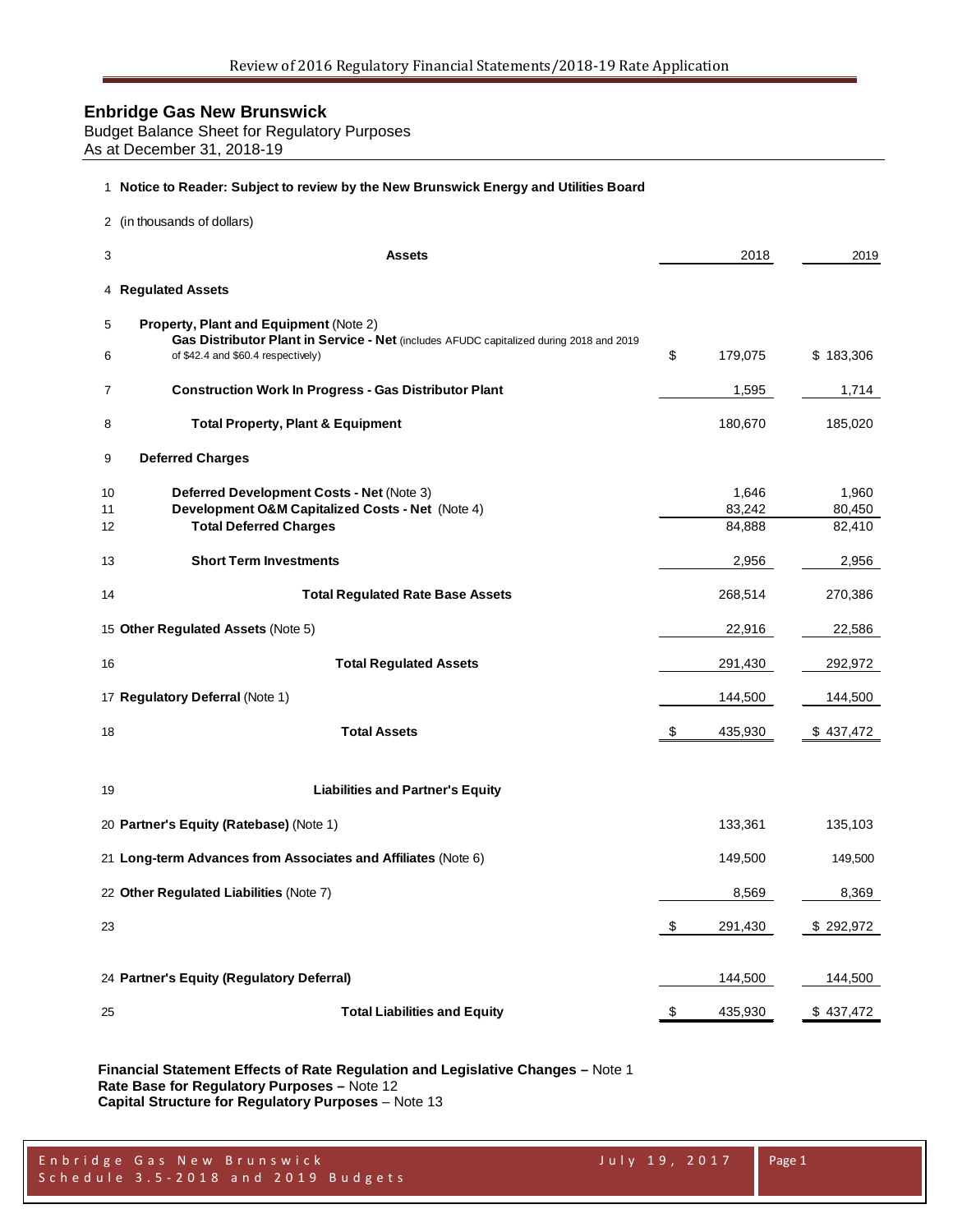Statement of Budgeted Income for Regulatory Purposes As at December 31, 2018-19

#### 1 **Notice to Reader: Subject to review by the New Brunswick Energy and Utilities Board**

2 (in thousands of dollars)

| 3                                                                                     | 2018         | 2019     |
|---------------------------------------------------------------------------------------|--------------|----------|
| Revenue<br>4                                                                          |              |          |
| <b>Operating Revenue (Note 8)</b><br>5                                                |              |          |
| Gas distribution<br>6                                                                 | \$<br>46,081 | \$47,428 |
| Miscellaneous<br>7                                                                    | 1,288        | 898      |
| 8<br><b>Allowance for Funds Used During Construction</b>                              | 42           | 60       |
| 9                                                                                     | 47,411       | 48,386   |
| 10<br><b>Service and Inspections</b>                                                  |              |          |
| 11<br>Revenue                                                                         | 624          | 624      |
| 12<br>Cost of goods sold                                                              | (377)        | (377)    |
| 13                                                                                    | 247          | 247      |
| <b>Total Revenue</b><br>14                                                            | 47,658       | 48,633   |
|                                                                                       |              |          |
| 15 Expenses                                                                           |              |          |
| 16<br><b>Operating Expenses</b>                                                       |              |          |
| Operating and maintenance (Note 9)<br>17                                              | 12,159       | 12,038   |
| Transportation (net)<br>18                                                            | 1,587        | 1,586    |
| Total Operating and maintenance expenses<br>19                                        | 13,746       | 13,624   |
|                                                                                       |              |          |
| Other Expenses<br>20                                                                  | 100          | 50       |
| Bad debt expense<br>21                                                                | 282          | 282      |
|                                                                                       |              |          |
| Amortization of Property, Plant and Equipment<br>22                                   | 6,226        | 6,559    |
|                                                                                       |              |          |
| <b>Municipal and Other Taxes</b><br>23                                                | 1,261        | 1,274    |
|                                                                                       |              |          |
| 24<br>Interest on Amounts Due to Associates & Affiliates and Other Interest (Note 10) | 6,907        | 6,928    |
|                                                                                       |              |          |
| <b>Amortization of Deferred Development Costs</b><br>25                               | 2,942        | 2,940    |
| 26<br><b>Total Expenses</b>                                                           | 31,464       | 31,657   |
|                                                                                       |              |          |
| 27 Income before Extraordinary Items, Regulatory Deferral and Return on Rate Base     | 16,194       | 16,976   |
|                                                                                       |              |          |
| 28 Regulatory Deferral                                                                |              |          |
|                                                                                       |              |          |
| 29 Income before Tax                                                                  | \$<br>16,194 | \$16,976 |
|                                                                                       |              |          |
| 30 Regulated Return on Equity (Note 11)                                               | \$<br>16,194 | \$16,976 |

**Financial Statement Effects of Rate Regulation and Legislative Changes –** Note 1 **Details of Affiliate Transactions** – Note 14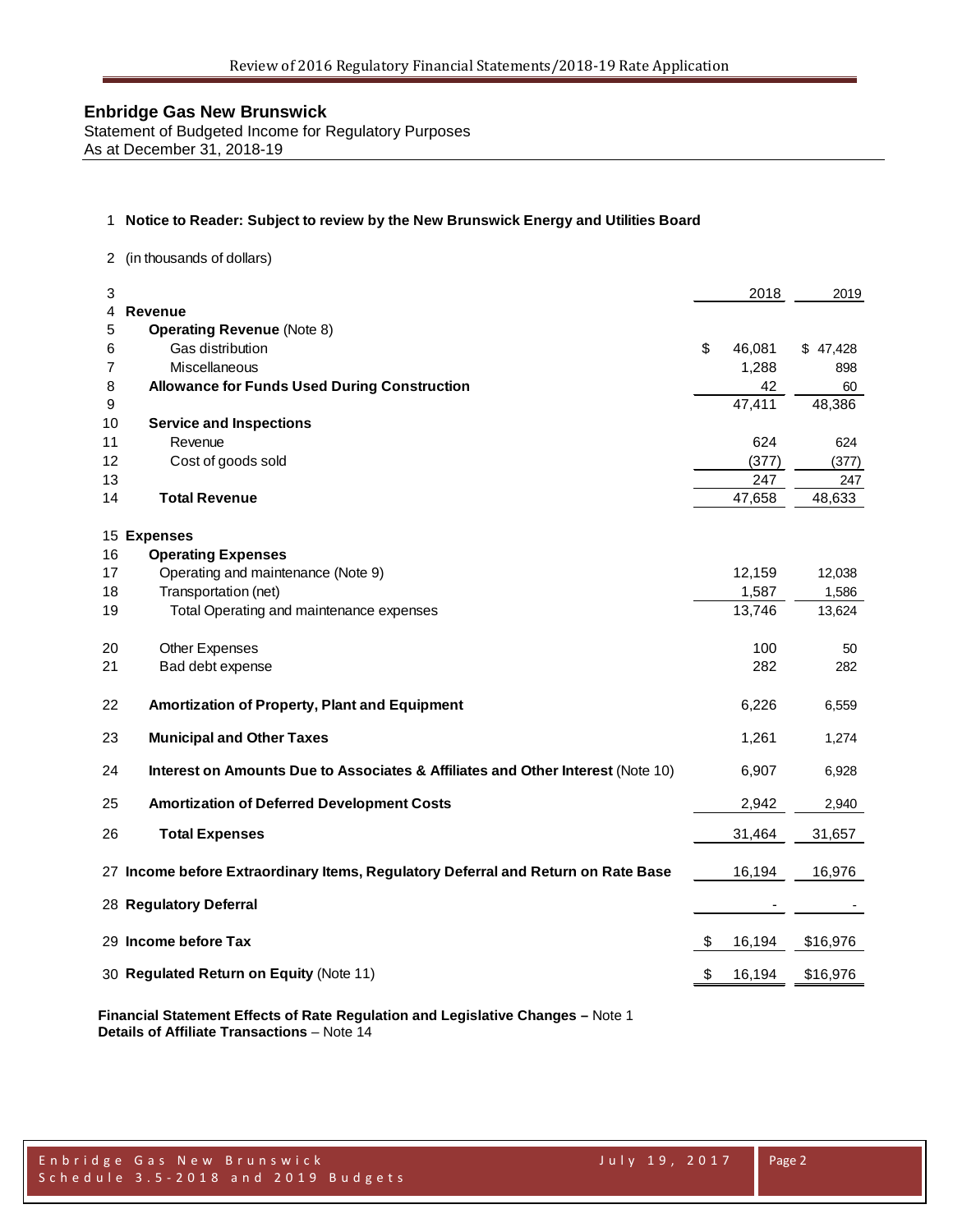Notes to 2017 Forecasted Regulatory Financial Results For the year ended December 31, 2017

#### Note 1 **Financial Statement Effects of Rate Regulation and Legislative Changes**

 The Public Utility's primary business activities are subject to regulation by the New Brunswick Energy and Utilities Board (EUB). The Public Utility follows accounting practices prescribed by its regulator or stipulated in approved ratemaking decisions that are subject to examination and approval by the EUB and are similar to those being used by other enterprises in the gas distribution industry in Canada. Accordingly, the timing and recognition of certain revenues and expenses may differ from that otherwise expected under generally accepted accounting principles (GAAP) applicable to non-regulated

operations. The ultimate recoverability of costs incurred is dependent upon the approval of the EUB.

 Rate regulation creates differences between the manner in which the Public Utility accounts for transactions or events and how they would be accounted for if the Public Utility was not subject to rate regulation. The differences in accounting treatment include:

 The EUB permits an "allowance for funds used during construction" (AFUDC) to be included in the rate base. In addition, AFUDC is included in the cost of property, plant and equipment and is depreciated over future periods as part of the total cost of the related asset, based on the expectation that depreciation expense, including the AFUDC component, will be approved for inclusion in future rates. AFUDC for rate-regulated entities includes both an interest component and a cost of equity component. In the absence of rate regulation, GAAP would permit the capitalization of only the interest component. Therefore, the initial set up of the equity component as a capitalized asset and the corresponding revenue recognized during the construction phase would not be recognized nor would the subsequent depreciation of the asset.

 As prescribed by the EUB, the Public Utility does not recognize gains and losses on the sale of Enbridge Utility Gas (EUG) in the statement of income and uses a purchase gas variance account to defer the gain or loss on sale. Non-regulated enterprises would normally account for the gain or loss in the statement of income or comprehensive income.

 Enbridge Inc., on behalf of the Public Utility, maintains a pension plan which provides defined benefit pension benefits to employees. As prescribed by the EUB, contributions made to the plan are expensed as paid, consistent with the recovery of such costs in rates. Under GAAP, pension costs and obligations for defined benefit pension plans are determined using the projected benefit method and are charged to income as services are rendered.

The Public Utility had been subject to non-traditional regulation which recognized its immature nature.

Unlike many similar utilities, the Public Utility's rates were not set on a cost based methodology. Prior to

October 1, 2012, the Public Utility's rates were set exclusively based upon a market based methodology,

and were based on a targeted savings over alternate fuel for end use customers.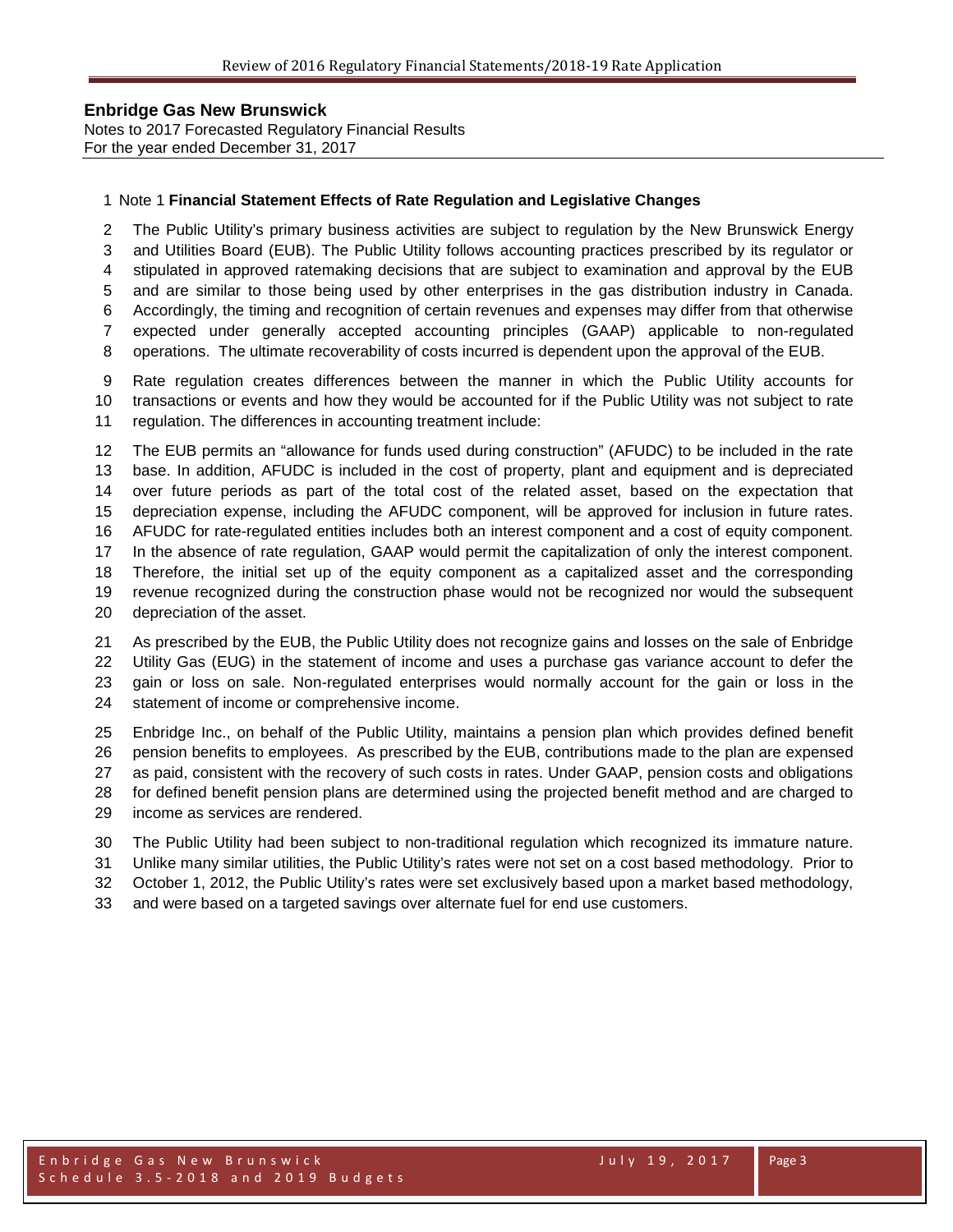Notes to 2017 Forecasted Regulatory Financial Results For the year ended December 31, 2017

#### Note 1 **Financial Statement Effects of Rate Regulation and Legislative Changes (continued)**

In December 2011, the Province of New Brunswick introduced legislation that outlined new rate classes,

and a new rate setting methodology for the Public Utility.

 On December 16, 2016, the Government of New Brunswick enacted amendments to the Gas Distribution Act, 1999. The General Franchise Agreement was extended for an additional 25 years with an additional 25 year option. The new legislation modifies the current approach to setting rates from a combination of cost of service and market based rates to a cost of service approach only. The amendments allow for an annual increase of 3% for Small General Service customers to current EUB approved rates in each of 2018 and 2019 and a rate freeze for non-SGS customers at current EUB approved rates for 2018 and 2019, after which the EUB will set the rates based on the cost of service methodology. The regulatory deferral account was reduced to \$144.5 million with \$100 million to be included in revenue requirement over 25 years commencing in January 1, 2020. The remaining regulatory deferral account balance of \$44.5 million is to be recovered as authorized by the EUB.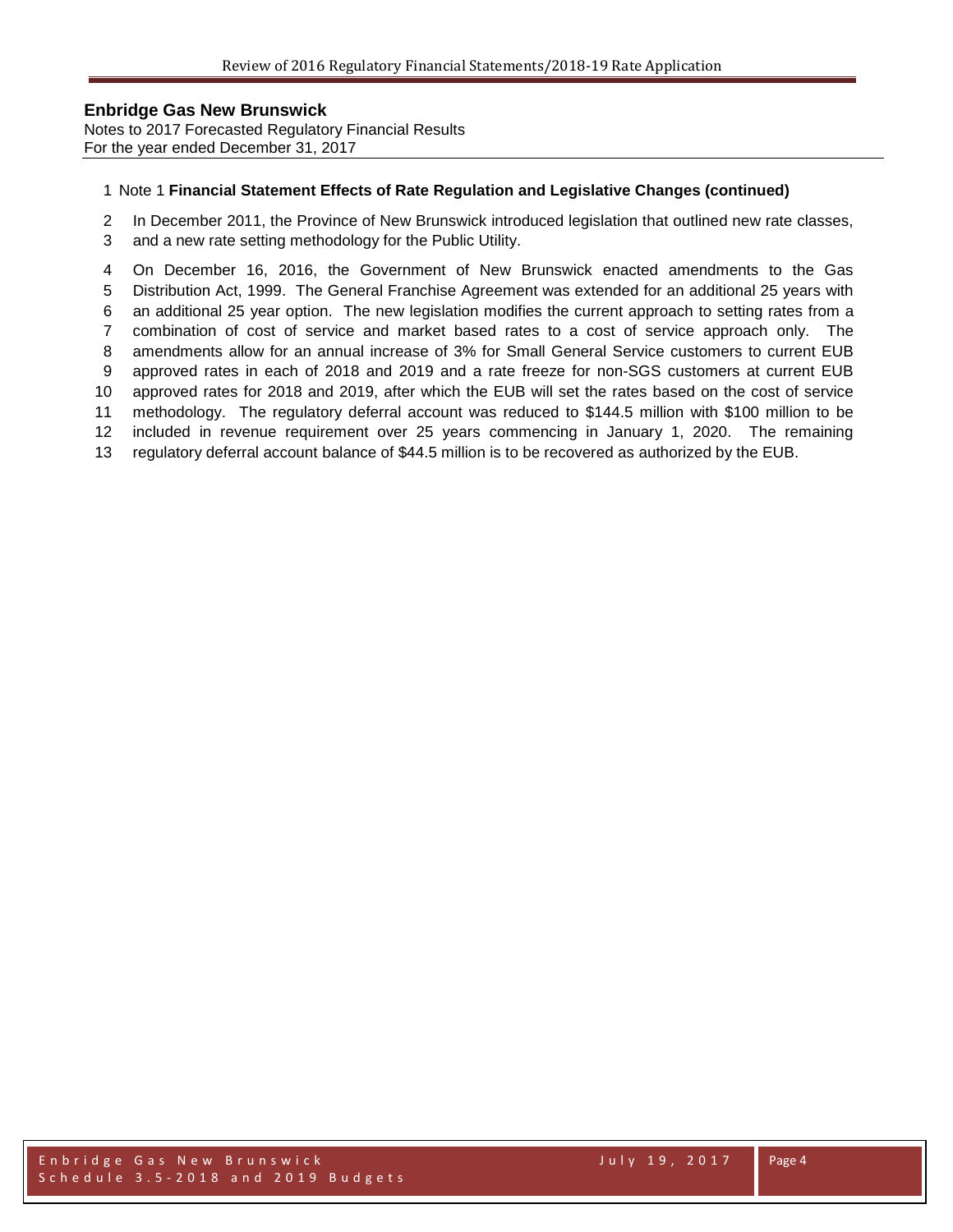Notes to 2018-19 Budget Regulatory Financial Results For the year ended December 31, 2018-19

(in thousands of dollars)

### Note 2 **Property, Plant & Equipment**

| 1              |                                   |     |         |    |              | 2018            |    | 2019            |              |
|----------------|-----------------------------------|-----|---------|----|--------------|-----------------|----|-----------------|--------------|
| $\overline{2}$ |                                   |     |         |    | Accumulated  | <b>Net Book</b> |    | <b>Net Book</b> | Rates of     |
| 3              |                                   |     | Cost    |    | Amortization | Value           |    | Value           | Amortization |
| 4              | Property, plant & equipment       |     |         |    |              |                 |    |                 |              |
| 5              | General plant                     |     |         |    |              |                 |    |                 |              |
| 6              | Computer hardware                 | \$  | 685     | \$ | (196)        | \$<br>489       | \$ | 509             | 8.87%        |
| 7              | Tools and work equipment          |     | 1,768   |    | (1, 355)     | 413             |    | 303             | 14.53%       |
| 8              | Office furniture and equipment    |     | 224     |    | (52)         | 172             |    | 147             | 6.41%        |
| 9              | Transportation                    |     | 1,955   |    | (1,032)      | 923             |    | 1,161           | 6.32%        |
| 10             | <b>Incentives</b>                 |     | 786     |    | (294)        | 492             |    | 1,101           | 20.00%       |
| 11             | Leasehold improvements            |     | 260     |    | (146)        | 114             |    | 135             | 1            |
| 12             | Subtotal                          |     | 5,678   |    | (3,075)      | 2,603           |    | 3,356           |              |
| 13             | Distribution plant                |     |         |    |              |                 |    |                 |              |
| 14             | Land                              |     | 375     |    |              | 375             |    | 375             |              |
| 15             | Rights of way and easements       |     | 189     |    |              | 189             |    | 189             |              |
| 16             | <b>Distribution mains</b>         |     | 131,909 |    | (34, 668)    | 97,241          |    | 97,273          | 1.64%        |
| 17             | <b>Street services</b>            |     | 70,879  |    | (19, 954)    | 50,925          |    | 55,009          | 1.74%        |
| 18             | Meters and regulators             |     | 24,508  |    | (6,064)      | 18,444          |    | 18,285          | 7.63%        |
| 19             | <b>Stations</b>                   |     | 16,647  |    | (7, 349)     | 9,298           |    | 8,820           | 2.82%        |
| 20             | Subtotal                          |     | 244,507 |    | (68, 035)    | 176,472         |    | 179,951         |              |
| 21             | Total plant in service            |     | 250,185 |    | (71, 110)    | 179,075         |    | 183,307         |              |
| 22             | Construction work in progress     |     | 1,595   |    |              | 1,595           |    | 1,714           |              |
| 23             | Total property, plant & equipment | -95 | 251,780 | S  | (71, 110)    | \$<br>180,670   | S  | 185,021         |              |

1 - Amortized over the term of the related leases.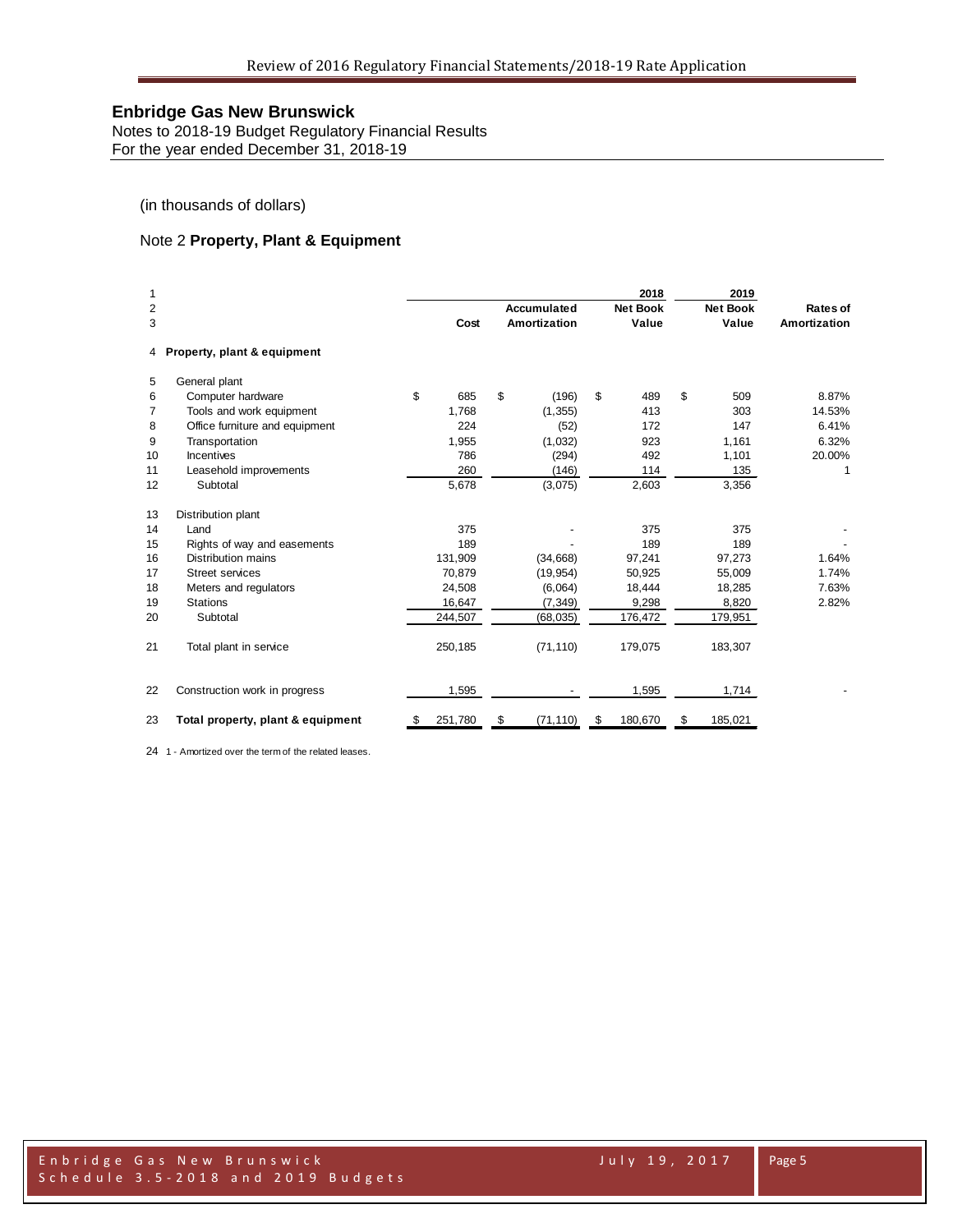Notes to 2018-19 Budget Regulatory Financial Results For the year ended December 31, 2018-19

(in thousands of dollars)

### Note 3 **Deferred Development Costs - Net**

| 2<br>3  |                                       | Cost                 | Accumulated<br>Amortization | 2018<br><b>Net Book</b><br>Value | 2019<br><b>Net Book</b><br>Value | Rates of<br>Amortization |
|---------|---------------------------------------|----------------------|-----------------------------|----------------------------------|----------------------------------|--------------------------|
| 4<br>5. | Franchise fee<br>Intangible Software  | \$<br>1.500<br>4.167 | (1, 450)<br>(2,571)         | \$<br>50<br>1,596                | \$<br>1,960                      | 5.00%<br>4.96%           |
| 6       | Total deferred development costs, net | 5,667                | (4,021)                     | .646                             | .960                             |                          |

### Note 4 **Development O&M Capitalized Costs – Net**

| 8<br>9 |                                   | Cost    | Accumulated<br>Amortization | 2018<br><b>Net Book</b><br>Value | 2019<br><b>Net Book</b><br>Value | Rates of<br>Amortization |
|--------|-----------------------------------|---------|-----------------------------|----------------------------------|----------------------------------|--------------------------|
| 10     | Development O&M capitalized costs | 114.952 | (31, 710)                   | 83.242                           | 80.450                           | 2.43%                    |
| 11     | Total development O&M capitalized | 114.952 | (31,710)                    | 83.242                           | 80,450                           |                          |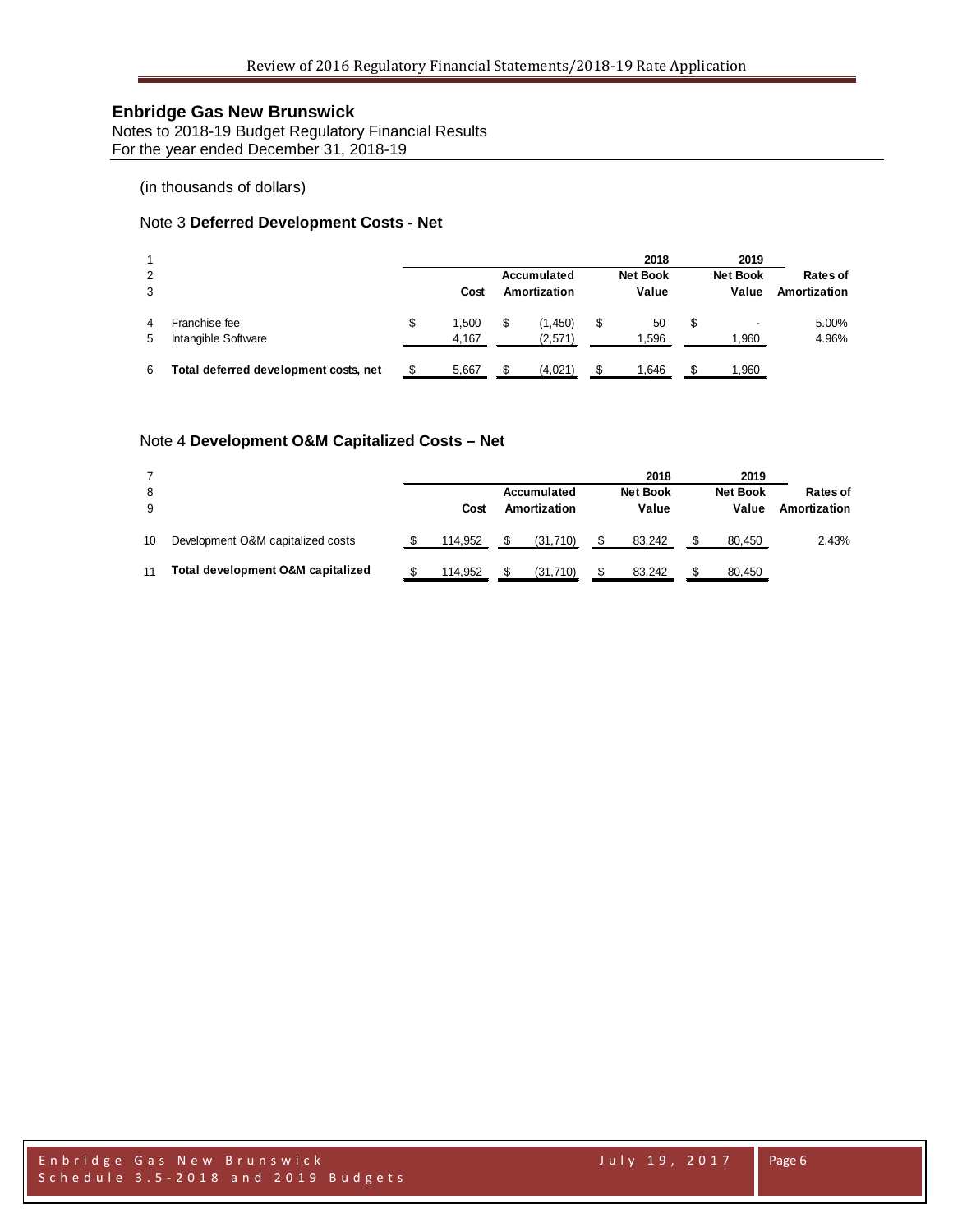Notes to 2018-19 Budget Regulatory Financial Results For the year ended December 31, 2018-19

### (in thousands of dollars)

### Note 5 **Other Regulated Assets**

|   |                               |   | 2018   | 2019       |
|---|-------------------------------|---|--------|------------|
|   | Cash & Short Term Investments | S | 3.567  | 5,258<br>S |
|   | Accounts Receivable           |   | 17,762 | 15,739     |
| 4 | Long term receivable          |   | 359    | 359        |
| 5 | Inventory                     |   | 1,228  | 1,230      |
| 6 |                               | S | 22,916 | \$22,586   |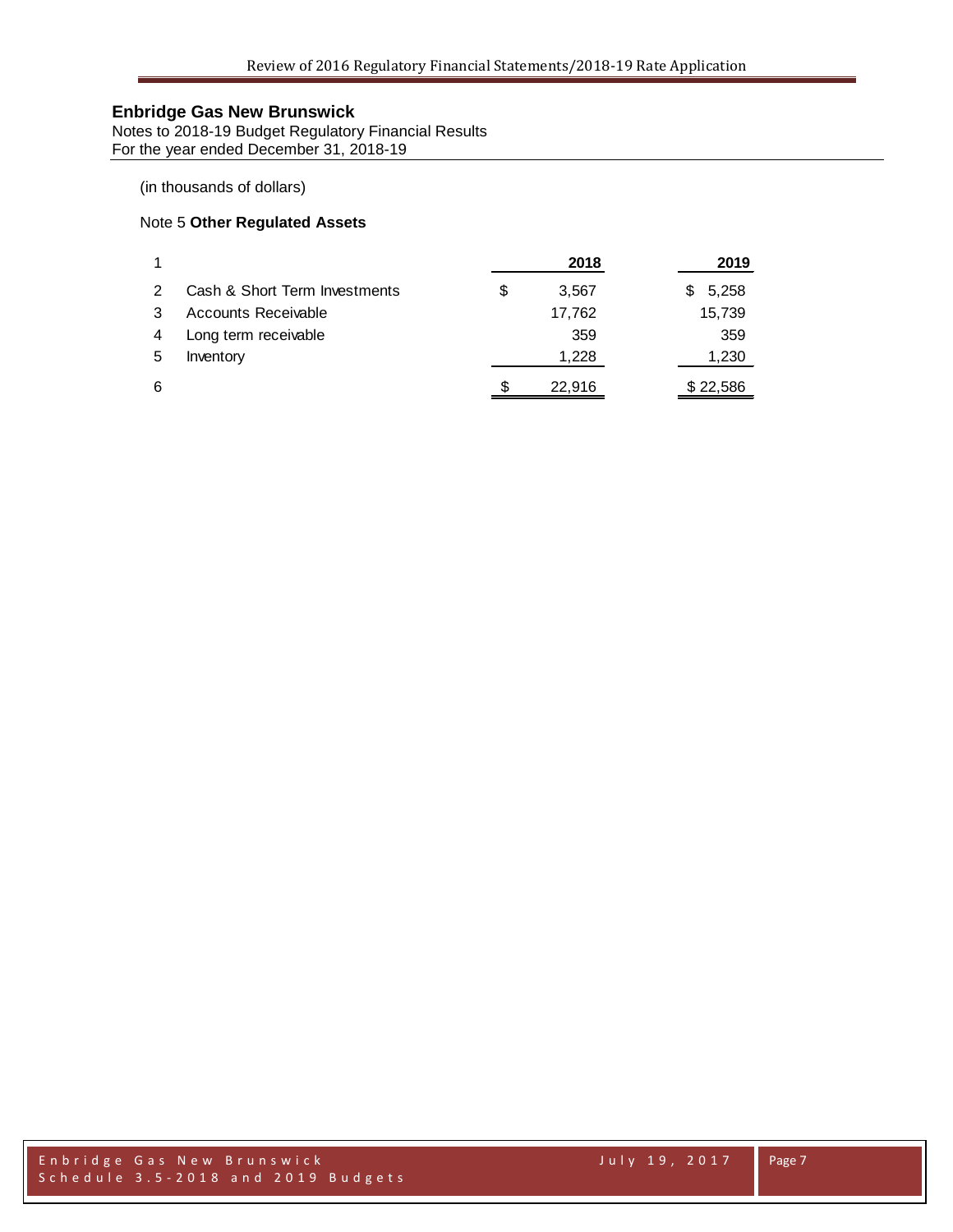Notes to 2018-19 Budget Regulatory Financial Results For the year ended December 31, 2018-19

(in thousands of dollars)

#### Note 6 **Long-term Advances from Associates and Affiliates**

|    |                                |                   |                      |                          |                          | 2018                |           |         |               | 2019                |           |
|----|--------------------------------|-------------------|----------------------|--------------------------|--------------------------|---------------------|-----------|---------|---------------|---------------------|-----------|
| 2  |                                |                   |                      |                          |                          | <b>Cost of Debt</b> |           |         |               | <b>Cost of Debt</b> |           |
| 3  |                                | <b>Issue Date</b> | <b>Maturity Date</b> | Amount                   | Enbridge Inc.            | <b>EGNB</b>         | Regulated | Amount  | Enbridge Inc. | <b>EGNB</b>         | Regulated |
| 4  | Promissory Note                | 9-Dec-09          | 9-Dec-19             | 15,000                   | 4.63%                    | 5.63%               | 5.63%     |         |               |                     |           |
| 5  | Promissory Note                | 12-Dec-12         | 12-Dec-22            | 14,000                   | 3.50%                    | 4.50%               | 4.50%     | 14,000  | 3.50%         | 4.50%               | 4.50%     |
| 6  | Promissory Note                | $8 - Jan-13$      | 8-Jan-20             | 7,500                    | 3.67%                    | 4.67%               | 4.67%     | 7,500   | 3.67%         | 4.67%               | 4.67%     |
|    | Promissory Note                | 30-Mar-15         | 29-Mar-19            | 6,000                    | 3.45%                    | 4.45%               | 4.45%     |         |               |                     |           |
| 8  | Promissory Note                | 30-Jun-15         | 15-Sep-19            | 18,000                   | 3.84%                    | 4.84%               | 4.84%     |         |               | $\sim$              |           |
| 9  | Promissory Note                | 30-Sep-15         | 14-Sep-20            | 18,000                   | 4.23%                    | 5.23%               | 5.23%     | 18,000  | 4.23%         | 5.23%               | 5.23%     |
| 10 | Promissory Note                | 9-Aug-16          | 9-Aug-21             | 20,000                   | 3.55%                    | 4.55%               | 4.55%     | 20,000  | 3.55%         | 4.55%               | 4.55%     |
| 11 | Promissory Note                | 15-Mar-17         | 15-Mar-22            | 5,000                    | 3.02%                    | 4.02%               | 4.02%     | 5,000   | 3.02%         | 4.02%               | 4.02%     |
| 12 | Promissory Note                | 15-Mar-17         | 14-Mar-24            | 25,000                   | 3.60%                    | 4.60%               | 4.60%     | 25,000  | 3.60%         | 4.60%               | 4.60%     |
| 13 | Promissory Note                | 15-Mar-17         | 15-Mar-22            | 21,000                   | 3.02%                    | 4.02%               | 4.02%     | 21,000  | 3.02%         | 4.02%               | 4.02%     |
| 14 | Promissory Note                | 29-Mar-19         | 28-Mar-24            | $\overline{\phantom{a}}$ |                          |                     |           | 6,000   | 4.10%         | 5.10%               | 5.10%     |
| 15 | Promissory Note                | 15-Sep-19         | 14-Sep-24            | $\overline{\phantom{a}}$ | $\overline{\phantom{a}}$ |                     |           | 18,000  | 4.10%         | 5.10%               | 5.10%     |
| 16 | Promissory Note                | $9-Dec-19$        | 8-Dec-24             | $\overline{\phantom{a}}$ |                          |                     |           | 15,000  | 4.10%         | 5.10%               | 5.10%     |
| 17 | Total long-term advances       |                   |                      |                          |                          |                     |           |         |               |                     |           |
| 18 | from associates and affiliates |                   |                      | 149,500                  | 3.69%                    | 4.69%               | 4.69%     | 149,500 | 3.71%         | 4.71%               | 4.71%     |

The cost of debt of EGNB is limited to the actual borrowing rate of Enbridge Inc. plus 1%.

Enbridge Gas New Brunswick July 19, 2017 Schedule 3.5 - 2018 and 2019 Budgets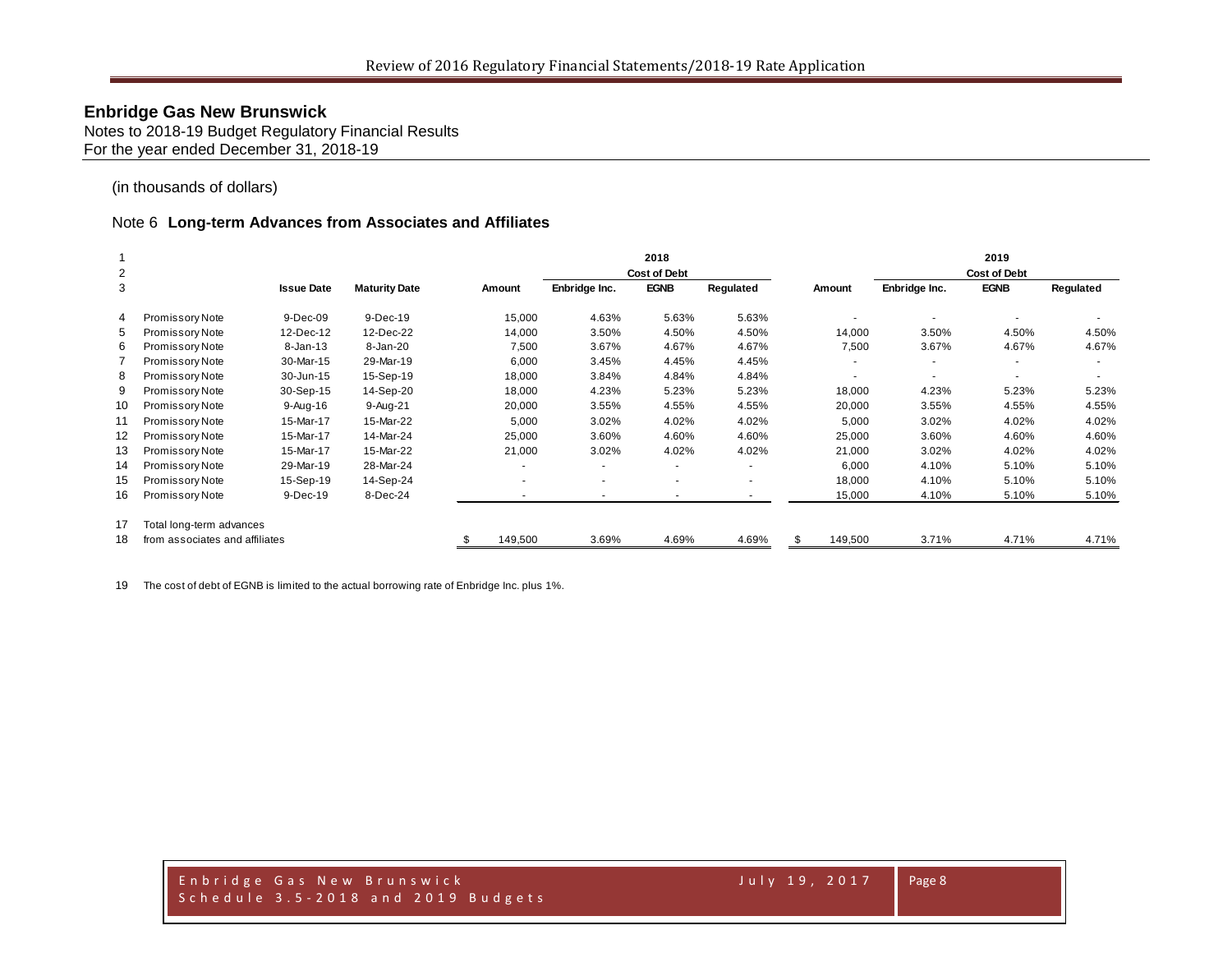Notes to 2018-19 Budget Regulatory Financial Results For the year ended December 31, 2018-19

(in thousands of dollars)

### Note 7 **Other Regulated Liabilities**

|                                                  | 2018  |  | 2019  |
|--------------------------------------------------|-------|--|-------|
| 2 Accounts Payable                               | 5.872 |  | 5.671 |
| 3 Long Term Payable                              | 142   |  | 143   |
| 4 Long Term Deferred Post Employment Liabilities | 2,555 |  | 2,555 |
| 5                                                | 8.569 |  | 8,369 |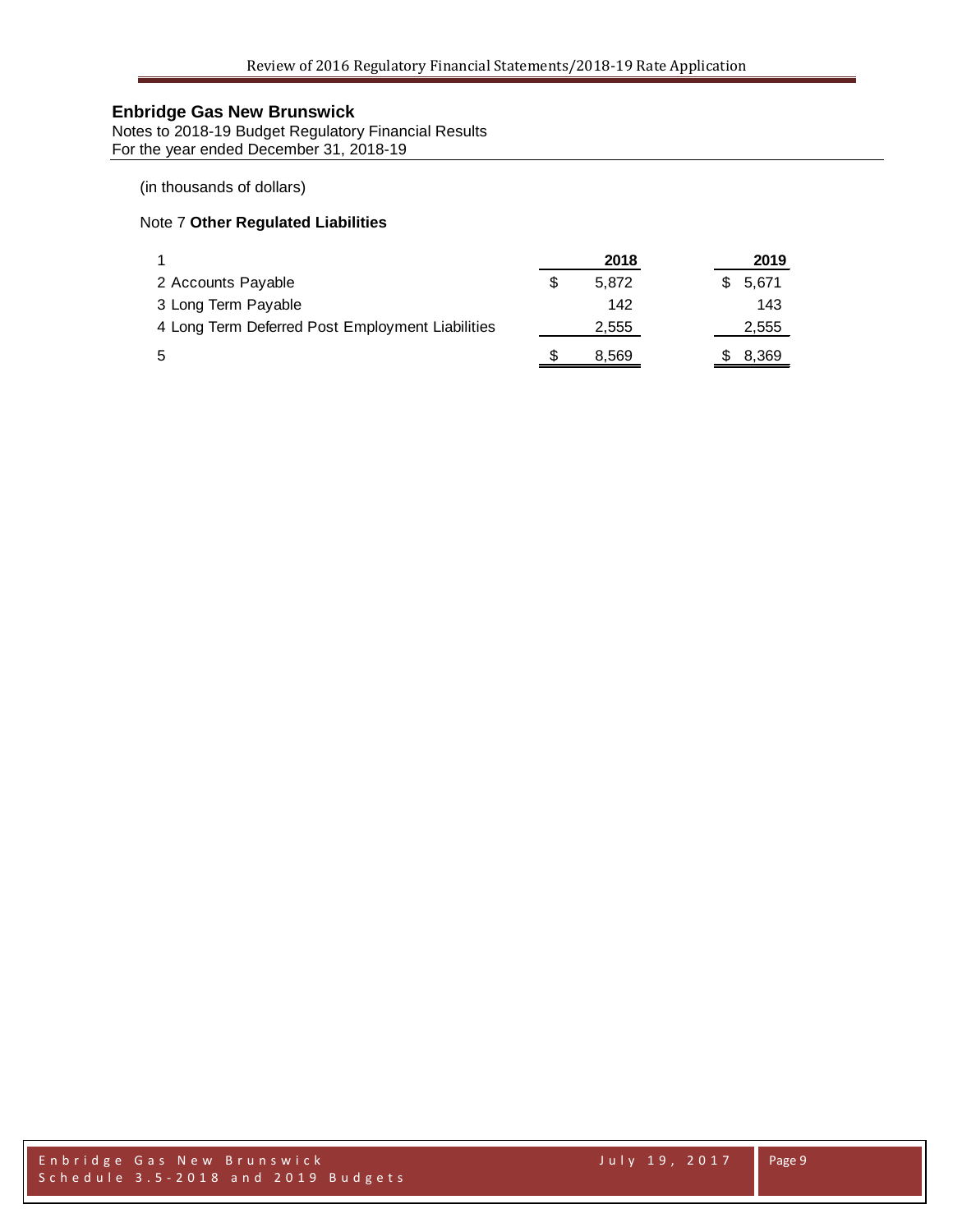Notes to 2018-19 Budget Regulatory Financial Results For the year ended December 31, 2018-19

(in thousands of dollars)

### Note 8 **Operating Revenue**

### **a. Gas Distribution**

| 1      |                                              | 2018        |        |                                    | 2019        |           |                   |  |
|--------|----------------------------------------------|-------------|--------|------------------------------------|-------------|-----------|-------------------|--|
| 2<br>3 |                                              | Revenue     |        | <b>Customers Throughput</b><br>TJs | Revenue     | Customers | Throughput<br>TJs |  |
|        | 4 Small General Service (SGS)                | \$<br>7.735 | 8,213  | 613                                | \$<br>7.937 | 8.267     | 615               |  |
|        | 5 Mid-General Service (MGS)                  | 13.961      | 3.158  | 1,123                              | 14.417      | 3.251     | 1,159             |  |
|        | 6 Large General Service (LGS)                | 13.061      | 396    | 1,593                              | 13.658      | 404       | 1,663             |  |
|        | 7 Contract General Service (CGS)             | 4.810       | 76     | 727                                | 4.902       | 76        | 743               |  |
|        | 8 Industrial Contract General Service (ICGS) | 6,363       | 9      | 1.725                              | 6.363       | 9         | 1.725             |  |
|        | 9 Off-Peak Service (OPS)                     | 151         | 16     | 23                                 | 151         | 16        | 23                |  |
|        | 10 Total                                     | 46.081      | 11.868 | 5.804                              | \$47.428    | 12.023    | 5,928             |  |

11 1 Terajoule (TJ) = 1,000 Gigajoules (GJ)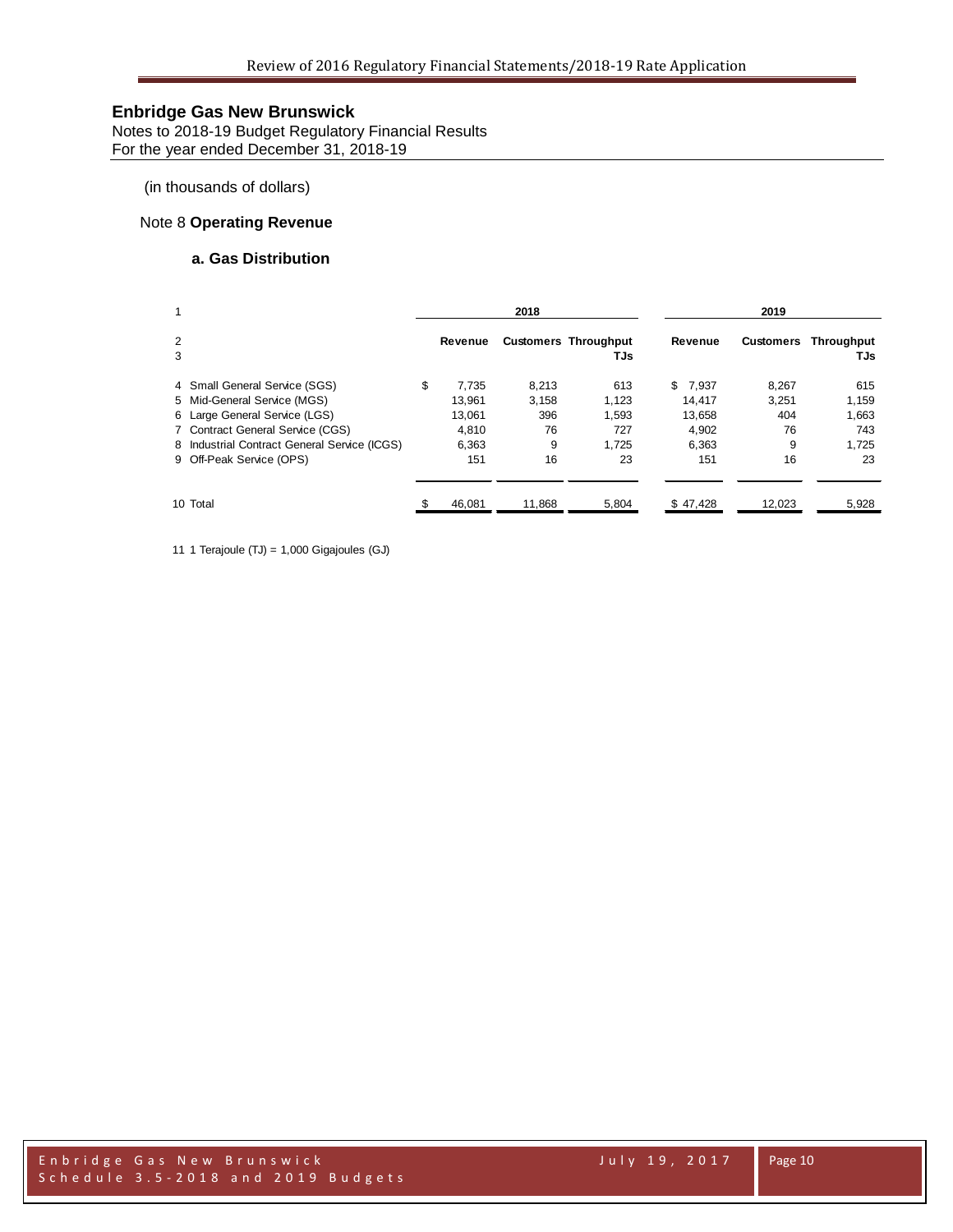Notes to 2018-19 Budget Regulatory Financial Results For the year ended December 31, 2018-19

(in thousands of dollars)

### Note 8 **Operating Revenue (continued)**

### **b. Miscellaneous**

|                                                                 |             | 2018 | 2019       |
|-----------------------------------------------------------------|-------------|------|------------|
| 2 Agent billing and collection<br>3 Other miscellaneous revenue | æ.<br>1.113 | 175  | 180<br>718 |
| 4 Total miscellaneous                                           |             | 288  | 898        |

#### 5 **Details of Agent Billing and Collection Revenue**

| (in dollars)<br>6                             | 2018          | 2019         |
|-----------------------------------------------|---------------|--------------|
| 8 Small General Service (SGS)                 | 128,122<br>S  | 130,427<br>S |
| 9 Mid-General Service (MGS)                   | 33,992        | 35,863       |
| 10 Large General Service (LGS)                | 10,190        | 10,590       |
| 11 Contract General Service (CGS)             | 1,867         | 1,940        |
| 12 Industrial Contract General Service (ICGS) | 384           | 391          |
| 13 Off-Peak Service (OPS)                     | 799           | 815          |
|                                               |               |              |
| 14 Total agent billing and collection revenue | 175.354<br>S. | 180.026      |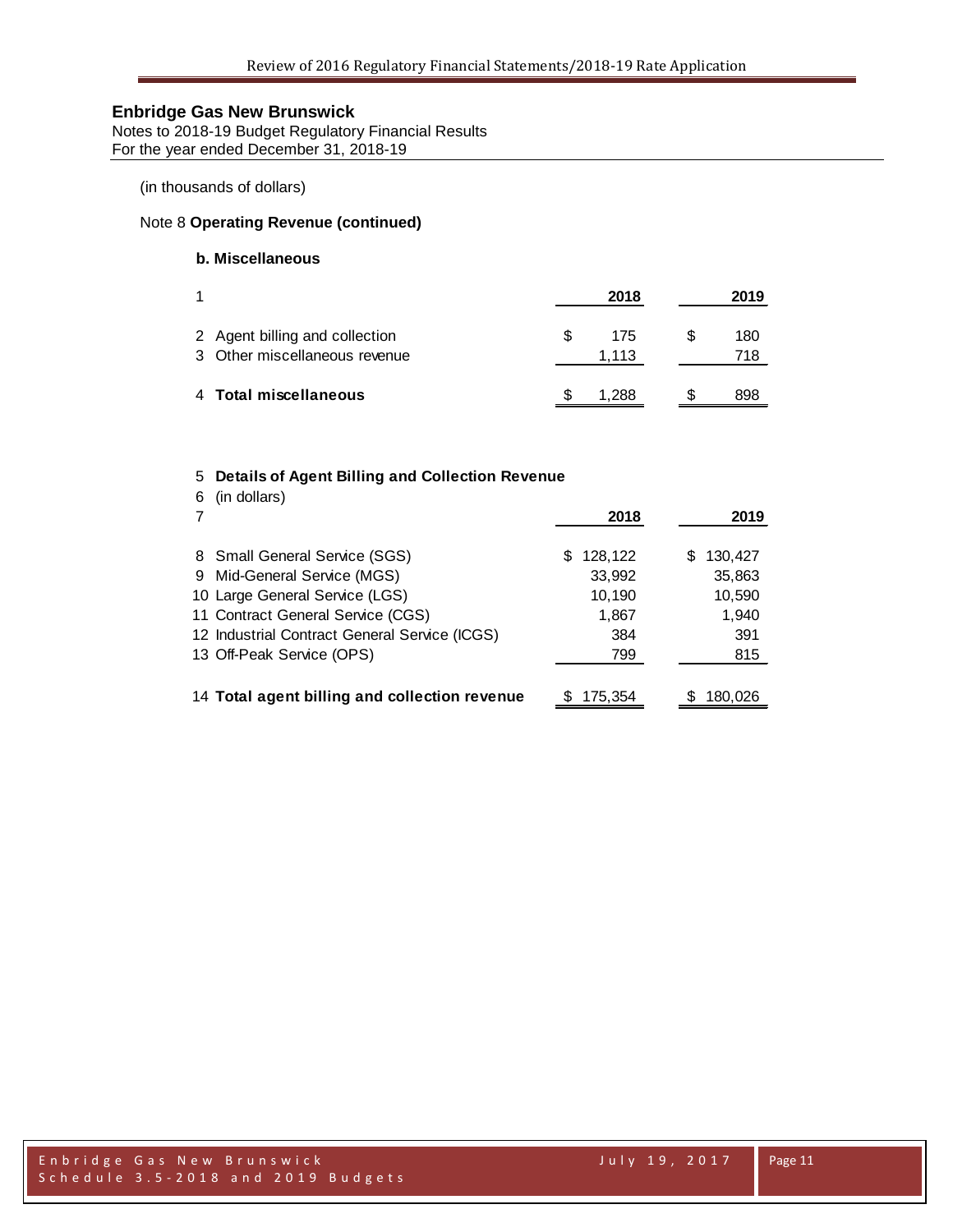Notes to 2018-19 Budget Regulatory Financial Results For the year ended December 31, 2018-19

(in thousands of dollars)

### Note 9 **Operating and Maintenance Expenses**

| 1                 |                                           | 2018        | 2019      |
|-------------------|-------------------------------------------|-------------|-----------|
| 2                 | Corporate management                      | \$<br>912   | \$<br>928 |
| 3                 | Corporate administration                  | 422         | 482       |
| 4                 | Financial reporting                       | 1,176       | 1,152     |
| 5                 | Information technology                    | 1,634       | 1,599     |
| 6                 | Regulatory & upstream                     | 847         | 864       |
| 7                 | Sales & marketing                         | 1,496       | 1,549     |
| 8                 | Distribution & maintenance                | 5,104       | 5,186     |
| 9                 | Customer care                             | 1,436       | 1,465     |
| 10                | Human resources                           | 2,693       | 2,482     |
| 11                | Gas transportation and related activities | 1,587       | 1,586     |
| $12 \overline{ }$ | Total prior to capitalization             | 17,307      | 17,293    |
| 13                | Property, plant & equipment               | 3,561       | 3,670     |
| 14                | <b>Total capitalized</b>                  | 3,561       | 3,670     |
| 15                | <b>Total expense</b>                      | 13,746<br>S | \$13,623  |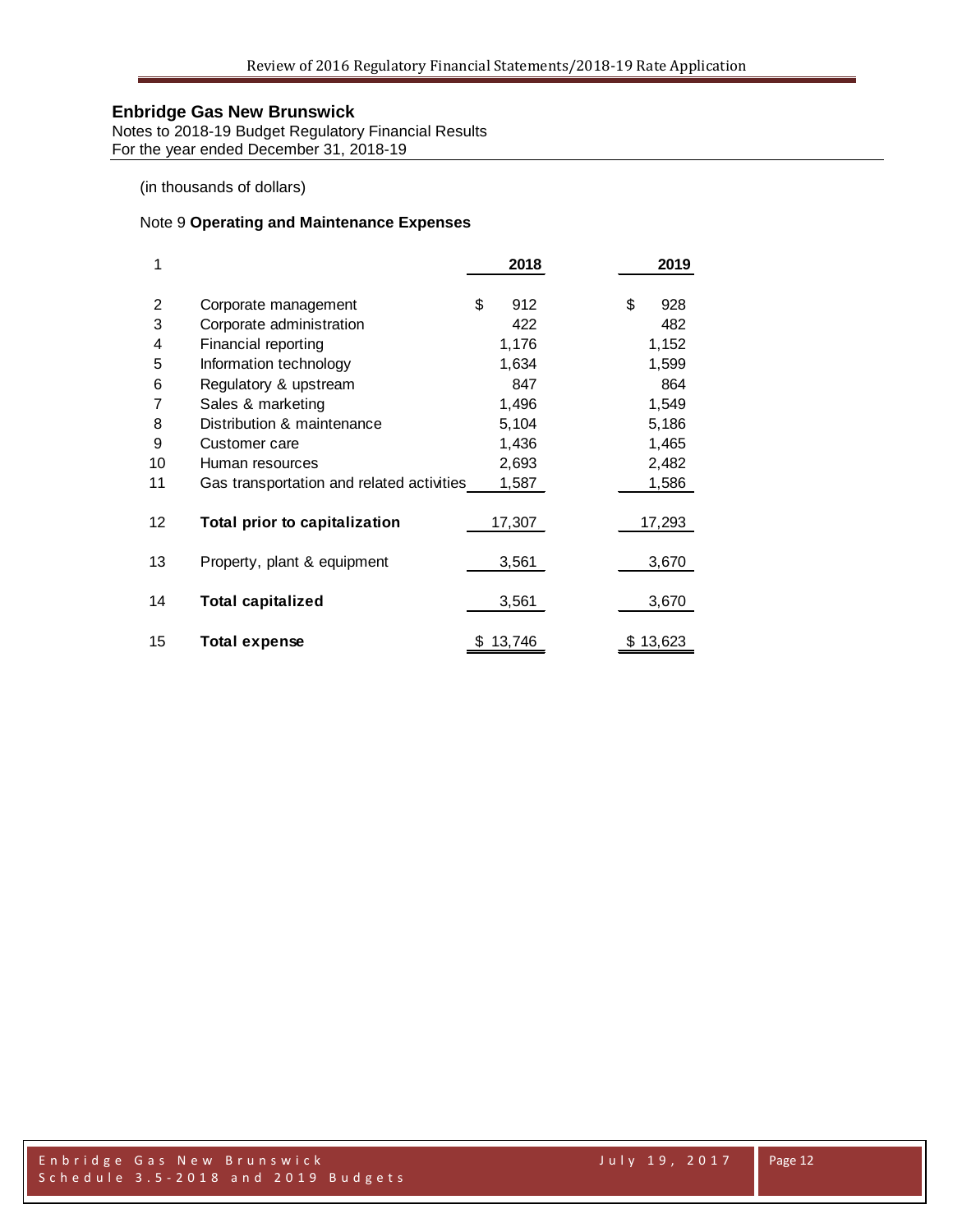Notes to 2018-19 Budget Regulatory Financial Results For the year ended December 31, 2018-19

### (in thousands of dollars)

### Note 10 **Interest on Amounts Due to Associates & Affiliates and Other Interest**

|                                                                                                    | 2018        |    | 2019  |
|----------------------------------------------------------------------------------------------------|-------------|----|-------|
| Interest on long-term debt<br>AIDC - allowance for funds used during construction (debt component) | 6.893<br>14 | S. | 6.907 |
| Total interest on amounts due to associates & affiliates and other interest                        | 6.907       |    | 6.928 |

#### Note 11 **Regulated Return on Equity**

| 5 |                                                                        | 2018   | 2019     |
|---|------------------------------------------------------------------------|--------|----------|
| 6 | Regulated return on equity - Calculated                                | 13.112 | \$13.189 |
|   | Budgeted amount that exceeds 10.9%                                     | 3.055  | 3.747    |
| 8 | AEDC - allowance for funds used during construction (equity component) | 28     | 40       |
| 9 | Total regulated return on equity                                       | 16.195 | \$16.976 |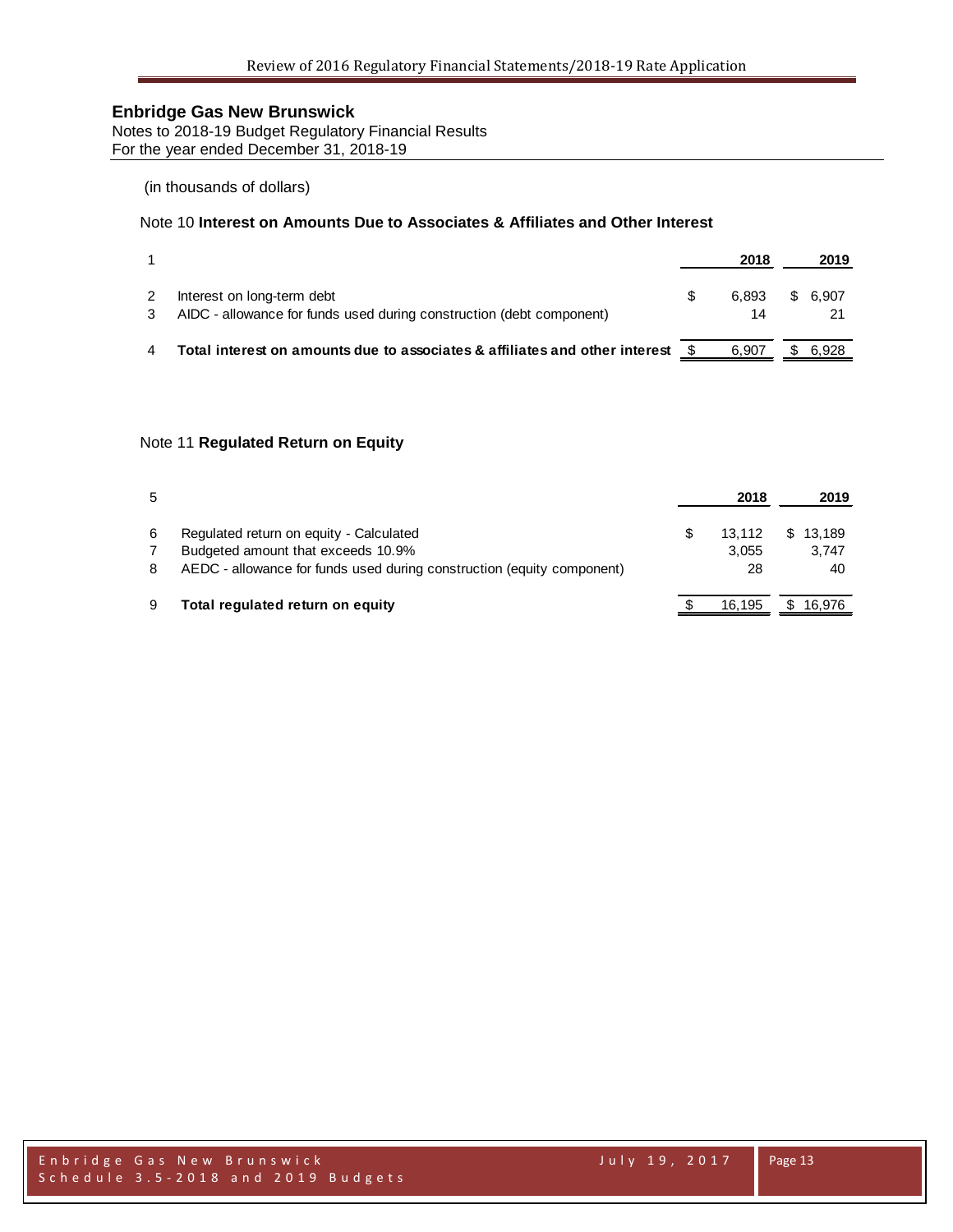Notes to 2018-19 Budget Regulatory Financial Results For the year ended December 31, 2018-19

(in thousands of dollars)

### Note 12 **Rate Base for Regulatory Purposes**

| 1                     |                                   | 2018          | 2019          |
|-----------------------|-----------------------------------|---------------|---------------|
| $\mathbf{2}^{\prime}$ | Property, plant & equipment       |               |               |
| 3                     | Cost                              | \$<br>250,185 | \$<br>259,574 |
| 4                     | Accumulated amortization          | (71, 110)     | (76, 267)     |
| 5                     | Net                               | 179,075       | 183,307       |
| 6                     | <b>Deferred charges</b>           |               |               |
| 7                     | Franchise fee, at cost            | 1,500         | 1,500         |
| 8                     | Accumulated amortization          | (1, 450)      | (1,500)       |
| 9                     | <b>Net</b>                        | 50            |               |
| 10                    | Development O&M capitalized costs | 114,952       | 114,952       |
| 11                    | Accumulated amortization          | (31, 710)     | (34, 502)     |
| 12                    | <b>Net</b>                        | 83,242        | 80,450        |
| 13                    | Intangible Software               | 4,167         | 4,629         |
| 14                    | Accumulated amortization          | (2,571)       | (2,669)       |
| 15                    | Net                               | 1,596         | 1,960         |
| 16                    | Deferral account                  |               |               |
| 17                    | <b>Total deferred charges</b>     | 84,888        | 82,410        |
| 18                    | <b>Term deposit</b>               | 2,956         | 2,956         |
| 19                    | <b>Working capital allowance</b>  | 1,297         | 1,298         |
| 20                    | Total rate base                   | \$<br>268,216 | \$<br>269,971 |
| 21                    | Average rate base                 | \$<br>267,323 | \$<br>268,880 |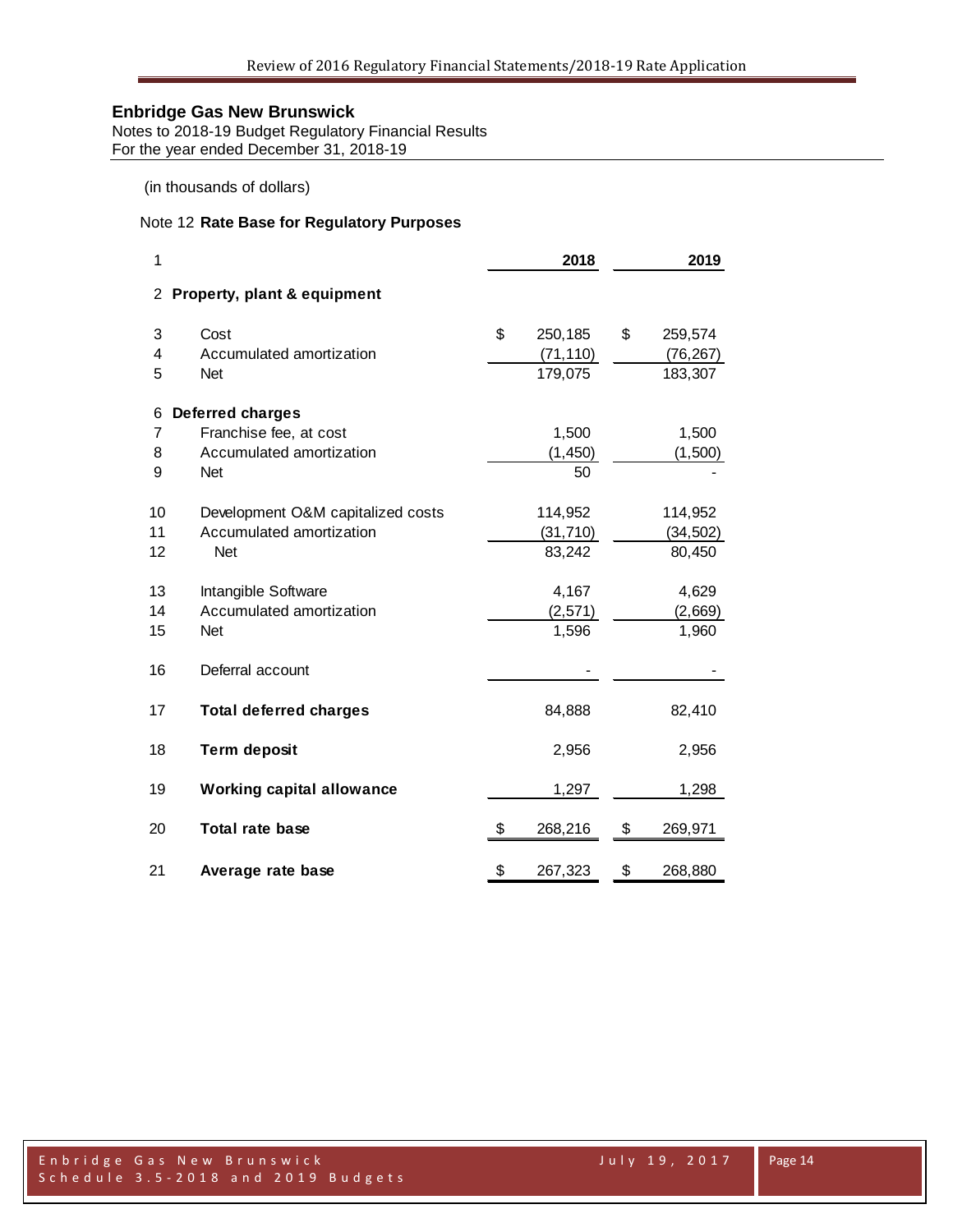Notes to 2018-19 Budget Regulatory Financial Results For the year ended December 31, 2018-19

### (in thousands of dollars)

### Note 13 **Capital Structure for Regulatory Purposes**

| 1           |                                | 2018                     | 2019                 |
|-------------|--------------------------------|--------------------------|----------------------|
|             | 2 Capital structure            |                          |                      |
|             | 3 Long-term debt<br>4 Equity   | \$<br>149,500<br>133,361 | \$149,500<br>135,103 |
|             | 5 Total                        | \$<br>282,861            | \$284,603            |
|             |                                |                          |                      |
|             | 6 Capital structure percentage |                          |                      |
| $7^{\circ}$ | Long-term debt                 | 52.85%                   | 52.53%               |

| <b>I</b> LUIN WIII YOU | <b>UL.UU</b> /U | <b>UL.UU</b> /U |
|------------------------|-----------------|-----------------|
| 8 Equity               | 47.15%          | 47.47%          |
| 9 Total                | 100.00%         | 100.00%         |

#### **Capital structure average percentage for regulatory purposes**

| 11 Long-term debt | 55.00%  | 55.00%  |
|-------------------|---------|---------|
| 12 Equity         | 45.00%  | 45.00%  |
| 13 Total          | 100.00% | 100.00% |

### **Weighted cost of capital for regulatory purposes**

| 15 Long-term debt | 2.58% | 2.59% |
|-------------------|-------|-------|
| 16 Equity         | 4.91% | 4.91% |
| 17 Total          | 7.49% | 7.50% |